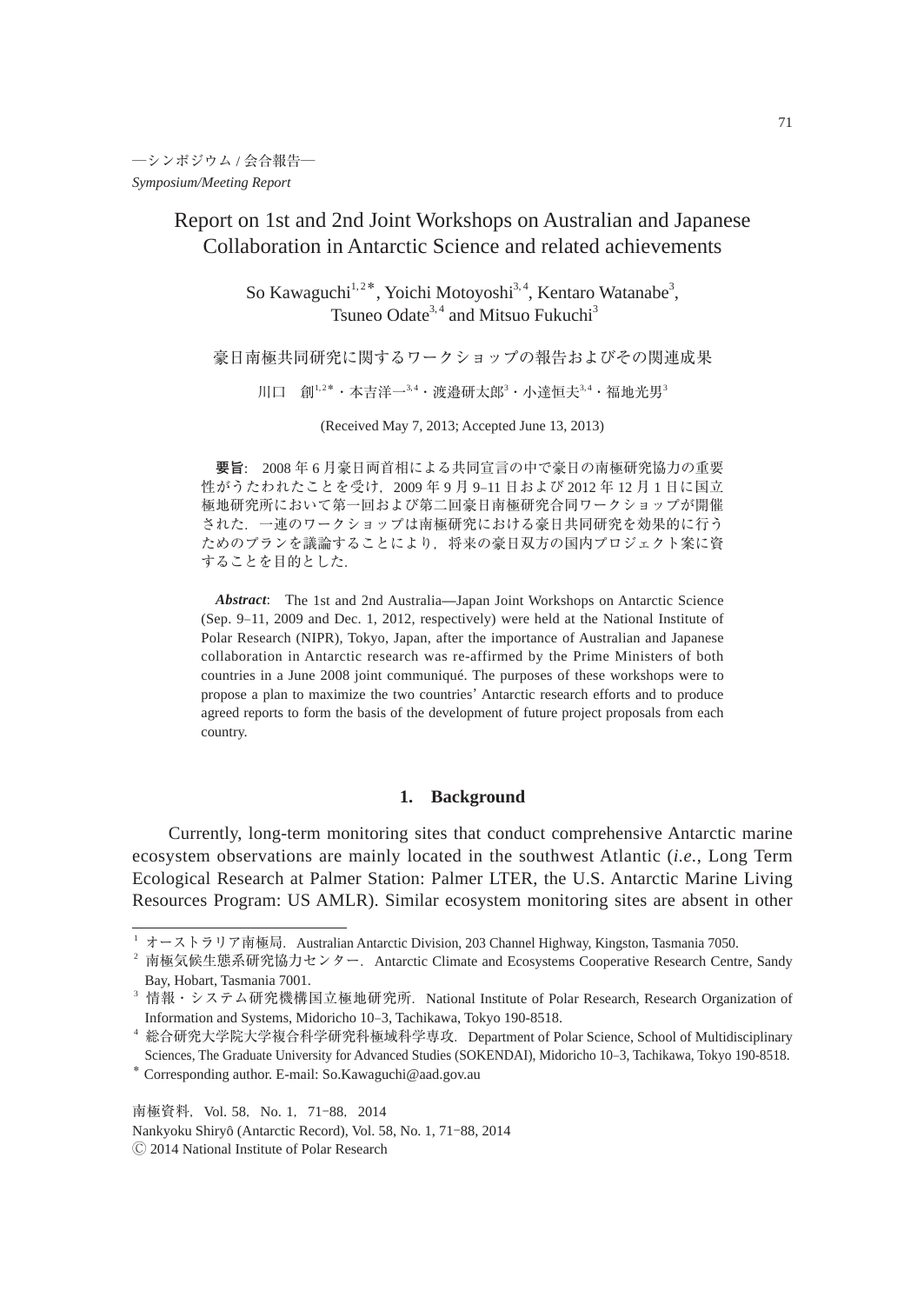areas of the Antarctic; however, Australia and Japan share a unique and important position within the Antarctic research community. Both have permanent stations in East Antarctica that continuously collect a considerable range of data as well as executing large-scale ecosystem surveys in the same region, which encompasses more than one-quarter of the Antarctic coastline. There is a proud history of successful collaborations between Australia and Japan in Antarctic ecosystem research. Further strengthening of these collaborations will provide a wealth of information for the entire Antarctic research community (Kawaguchi and Shiraishi, 2008).

 The importance of these bilateral collaborations is formally recognised and supported at the very highest levels of government in both countries. A joint communiqué made by the Prime Ministers of both Australia and Japan when they met in Tokyo in June 2008 emphasized a firm commitment to collaborate on Antarctic climate change studies. It states:

 *The two Prime Ministers recognised the important role of continued cooperation in scientific research in the Antarctic to support the understanding of the global impacts of climate change and confirmed their commitment to further enhanced cooperation in this area.*

(http://www.pm.gov.au/media/release/2008/media\_release\_0309.cfm (unavailable now); Japanese translation: http://www.mofa.go.jp/mofaj/area/australia/visit/0806\_ks.html)

 Following this communiqué, the 1st "Australia─Japan Joint Workshop on Antarctic Science: ANNREACH," was held in 2009 to discuss common key issues related to climate change; these issues were thought to be too large to be addressed by countries working in isolation. The fundamental reason for holding the joint workshop was to propose a plan to maximize the two countries' research efforts by identifying the types of activities that would benefit from collaboration and that make the best use of limited resources.

 In 2012, the 14th Australia─Japan bilateral Joint Science and Technology Consultative (JSTC) meeting, one of the high-level biannual meetings between Australia and Japan, was held in Tokyo to identify and endorse priority areas for collaboration across all scientific fields. The co-chairs' summary contains the following:

 *Both sides shared views for the matured relationships in polar research, which began with Japan's first expedition to the Antarctica in 1911 with assistance of Australia, and confirmed the importance of future collaboration in Southern Ocean and Antarctic research, including collaboration in the Southern Ocean Sentinel program*.

 At this meeting, the Australian Antarctic Division (AAD) and the National Institute of Polar Research (NIPR) reported on the successful collaboration in Antarctic science since the above-mentioned joint communiqué (1st phase collaboration) and proposed the intention to hold the 2nd "Australia─Japan Joint Workshop on Antarctic Science" to discuss the 2nd phase collaboration. This proposal was endorsed by the JSTC meeting. The workshop aimed to produce an agreed report that contains the proposed opportunities for collaboration for the consideration of each government, which will then form the basis of future project proposal development in each country.

As a record of the recent progression of the collaboration between Australia and Japan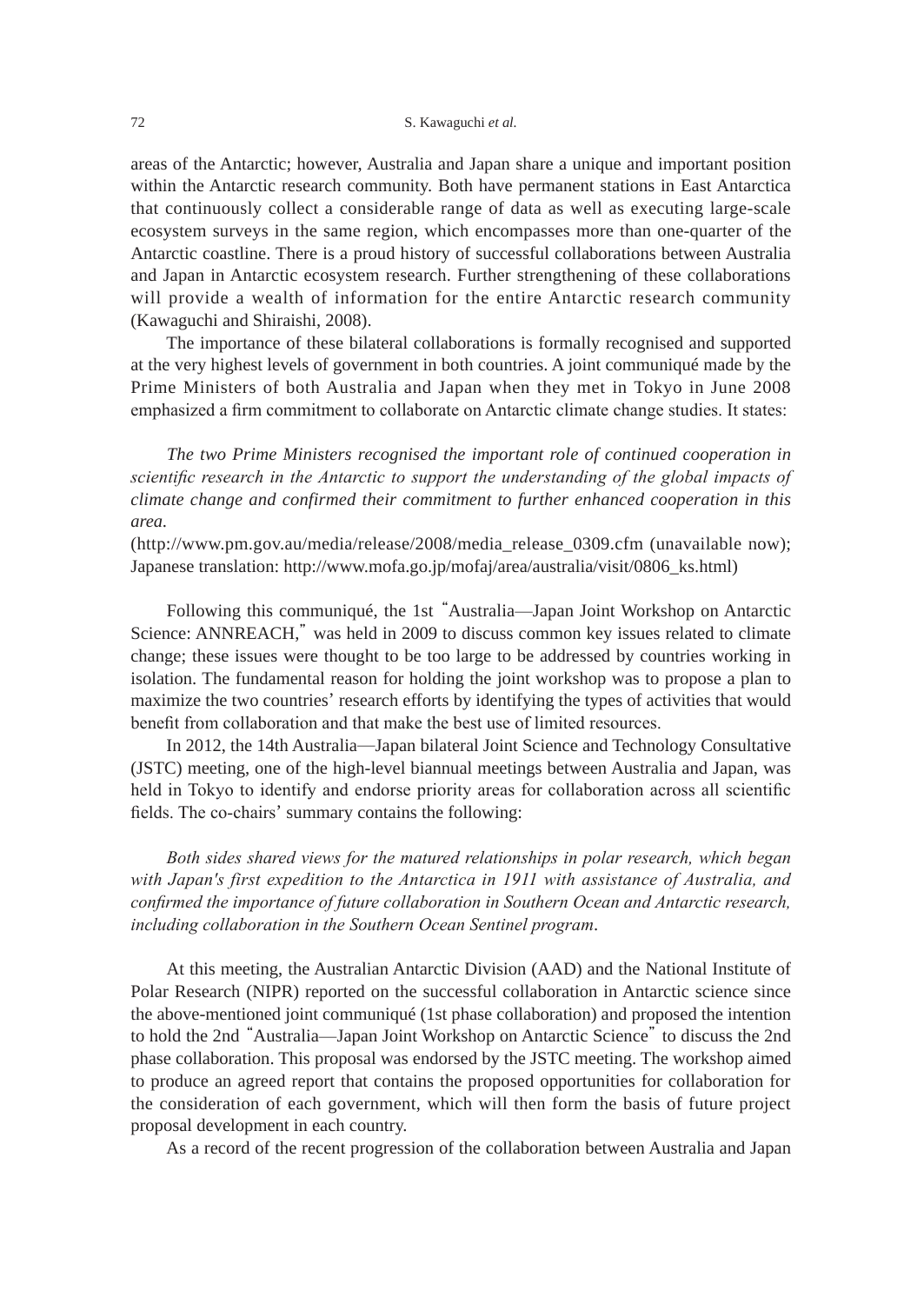in Antarctic science, we report on the two joint workshops held in 2009 and 2012. (Note: the appendices to the reports are not available in the public domain. Contact So. Kawaguchi@aad.gov.au for further information.)

# **2. 1st joint workshop**

# **Report on the 1st Australia̶Japan Joint Workshop on Antarctic Science: "Australia̶Japan Research on East Antarctic Climate Change"**

(Co-conveners: So Kawaguchi and Kentaro Watanabe) (Sep. 9–11, 2009, National Institute of Polar Research (NIPR), Tokyo, Japan)

# *2.1. Introduction*

- 2.1.1. Opening of the workshop
- 1) The 1st Australia—Japan Joint Workshop on Antarctic Science was held on September 9–11, 2009 at the National Institute of Polar Research, Tokyo, Japan. The workshop was co-convened by Dr. So Kawaguchi (AAD) and Professor Kentaro Watanabe (NIPR). Local arrangements were coordinated by NIPR.
- 2) Dr. Kawaguchi opened the workshop and welcomed the 45 participants (11 from Australia, and 34 from Japan; a full list of participants is provided at the end of this report). He thanked NIPR, the Antarctic Climate and Ecosystems Cooperative Research Centre (ACE-CRC), AAD, and the Australia—Japan Foundation for sponsoring the workshop.
- 3) The opening addresses were made by NIPR Director-General Professor Yoshiyuki Fujii and Dr. Martin Riddle representing the AAD Chief Scientist at the workshop. Both reiterated the long history of successful research collaborations between Australia and Japan in Antarctic ecosystem studies in particular, and stressed the importance of further enhancing the collaboration. It was further noted that the workshop would provide an ideal opportunity to consider common research interests and capabilities.
- 2.1.2. Adoption of the agenda and organization of the workshop
- 1) The workshop revised the provisional agenda and agreed to include an introduction by the ACE-CRC on day 2. It was also clarified that day 3 of the workshop would be dedicated to group discussions for each project, and therefore the workshop plenary session would conclude at the end of day 2.
- 2) The report was prepared by Dr. Kawaguchi.

### *2.2. National programs and project priorities*

- 2.2.1. Background and purpose of the workshop
- 1) Dr. Kawaguchi gave a short presentation to explain the background and the purpose of the workshop, referring to the Prime Ministers' joint communiqué released in June 2008. He also stressed the significance of having both countries' key scientists from a wide range of Antarctic disciplines gathering in a single room to discuss future collaborations, which is a rare opportunity, and highlighted the importance of focusing on high-level discussions.
- 2) Participants were reminded that the collaborative plans to be developed must be aligned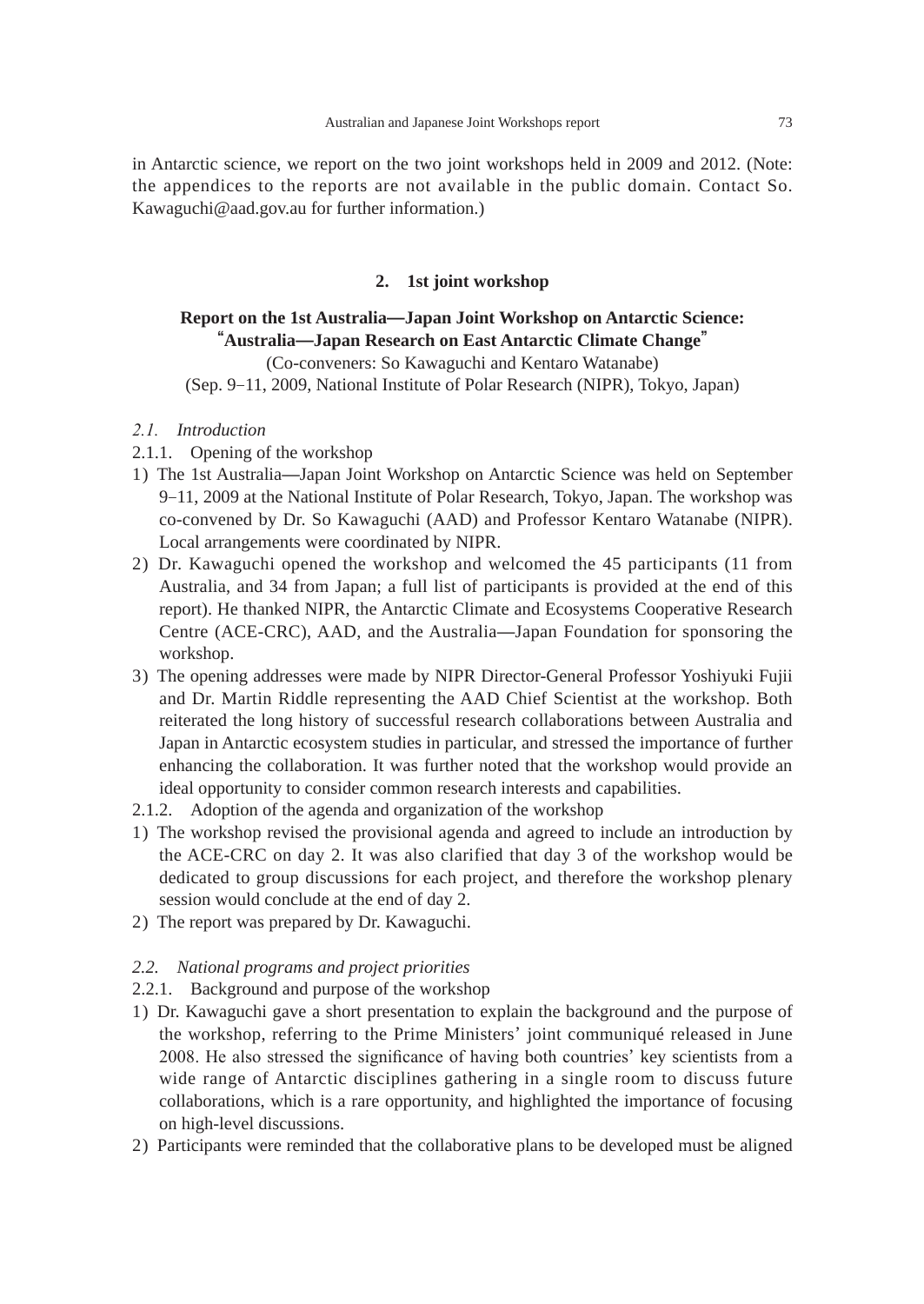with the overarching key questions addressing climate change problems as well as both countries' strategic plans for the coming years, and must also help inform and benefit users of such outputs (*i.e.* government policy makers, general public).

- 3) The workshop participants agreed that the kind of output expected at the end of the twoday plenary sessions would be a list of priority areas of research which have common benefits to both nations that allow both national programs to further develop a framework in order to achieve the best outcomes.
- 2.2.2. National programs
- 1) Dr. Riddle explained Australian Antarctic Science, government goals, directions, the structure of National Antarctic Program (institutions, their roles, and relations), areas of science undertaken, project assessment process, areas of interests *etc*.
- 2) Dr. Riddle further summarised the Australian scientific proposal assessment and approval system, and explained that there is a lead time of at least 2 years (or 3 years for large projects involving substantial logistic implications) from proposal to project execution.
- 3) Professor Kazuyuki Shiraishi (NIPR) summarised the Japanese Antarctic Research Expedition (JARE) program. Japan has just started the 8th JARE plan for the next 6 years (Japanese Antarctic Research Project phase 8th). It was noted that the plans for the first 3 years (2010–2012) have now been fixed, but the plans for the last 3 years (2013– 2015) are flexible and will be finalised in the coming years.
- 4) The workshop participants agreed that a good understanding of each nation's funding cycles, assessment processes and the lead time from proposals to execution of the projects, as well as sharing common interests and goals are thought to be the key to strategic planning of a collaboration.
- 2.2.3. Identification of common interests
- 1) Through the course of discussion in relation to common interests, the workshop noted the following points:
	- ・The general view of impacts and response of the Antarctic system is dominated by the view generated from research in West Antarctica.
	- ・Rates of change are not uniform between West and East Antarctica (*e.g.* atmospheric temperature, sea ice extent, predator population trends).
	- ・Climate effects may not be as dramatic in the East Antarctic region but may still indicate events that could occur later in other regions, and hence East Antarctica may operate as an early warning system.
	- ・Due to the large size and relative remoteness of East Antarctica, there is considerable cost benefit of bilateral coordination.
- 2) The workshop recognized that the following:
	- ・Data from East Antarctica are sparse, and the Australia—Japan collaboration is a great opportunity to both synthesize existing data and extend the database.
	- ・Collaboration in East Antarctica will inform us more about climate change than just relying on information from West Antarctica, especially in the global context.
	- ・There are differences in the spatial and temporal scales among disciplines that need to be considered when synthesising datasets.
	- ・Research efforts should be complementary and avoid unnecessary duplication.
	- ・It is important to identify the areas where multidisciplinary data collection exists, and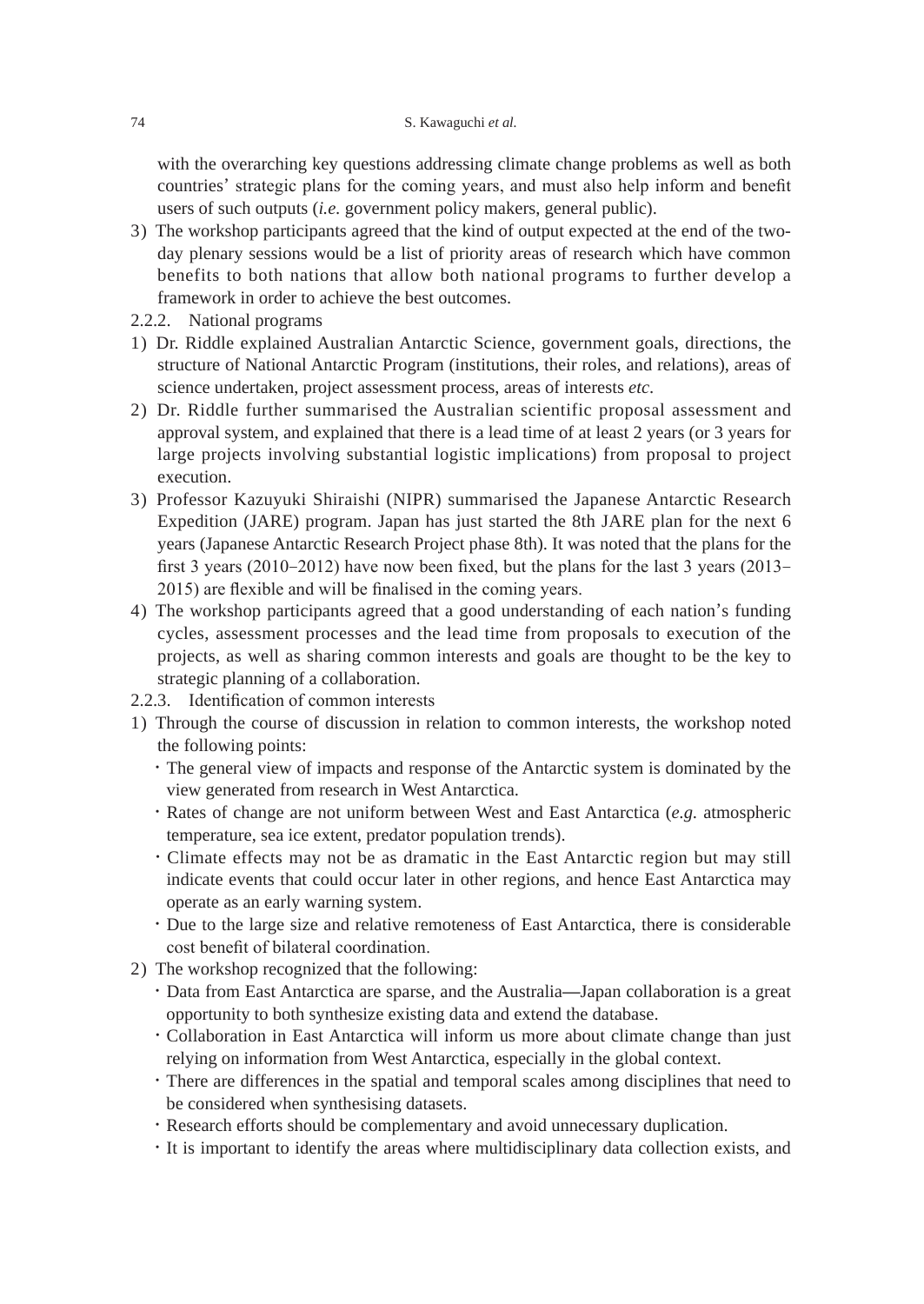to analyse existing trends.

- ・It is important to consider co-incidental data acquisition from various key disciplines when conducting research in East Antarctica.
- 3) The workshop further reiterated the importance of providing scientific information in the form that policy makers need for decision making as well as to provide feedback to the general public (*e.g.* contribution to the next Intergovernmental Panel on Climate Change (IPCC) report, evaluation of ecosystem services).
- 2.2.4. Presentations and discussion of the projects
- 1) A series of short project presentations was made, which were broadly categorized into three clusters: ocean, ice-core/glaciology, and atmospheric science. Professor Mitsuo Fukuchi (NIPR) gave a brief overview of all ocean cluster presentations prior to the individual presentations. These were followed by presentations on atmospheric science, terrestrial ecology, glaciology, and carbon circulation science.
- 2) The participants were encouraged to view the presentation series within a wider context, to link the projects across different clusters and to look into any benefits to addressing big key questions related to climate change and how to do this. Following the presentations, the participants were invited to give comments and to share their thoughts regarding what appeared to be gaps in research and possible areas of integration.
- 3) The plenary broke into clusters/sub-groups to further discuss their projects. The outcomes from each group were reported back to the plenary.
- 4) The collective view of the workshop, after the presentations, was that physical oceanography is crucial to understanding the carbon cycle and that the carbon cycle cannot be separated from biological activity. Thus, all global processes are interlinked but at various scales in time and space. The workshop participants further agreed that this is the reason why integration across disciplines is so important.
- 2.2.5. Importance of Australia—Japan collaboration for enhancing understanding of the East Antarctic system
- 1) The workshop listed reasons why research in the East Antarctic is and could be so important:
	- ・East Antarctica plays an important role in the global system, and may have an important global impact as a consequence of climate change. For example, 40**%** of ocean deep water, which contributes to global ocean thermohaline circulation and helps to regulate the Earth's climate, originates in the East Antarctic region.
	- ・The East Antarctic Ice Sheet is the oldest on the continent, and contains ice core records that are key to reconstructing ancient climate. East Antarctica holds the largest mass of ice (compared with West Antarctica), and can be viewed as a "sleeping giant" in terms of its potential contribution to the magnitude of global sea level rise.
	- ・East Antarctica represents an ideal early warning system, and this may attract global public attention. The Antarctic (Southern Ocean) ecosystem is thought to be one of the first ecosystems on Earth to be affected by ocean acidification. The deep cold-water coral community is found just above the aragonite saturation horizon in East Antarctica, and could be used as factual demonstration/indicator of what may happen if the rest of the world's ocean acidifies.
	- ・Iconic species reside in the region such as Emperor penguins, Adélie penguins, and it is thought that these are yet to be affected by a reduction in sea ice. Collaborative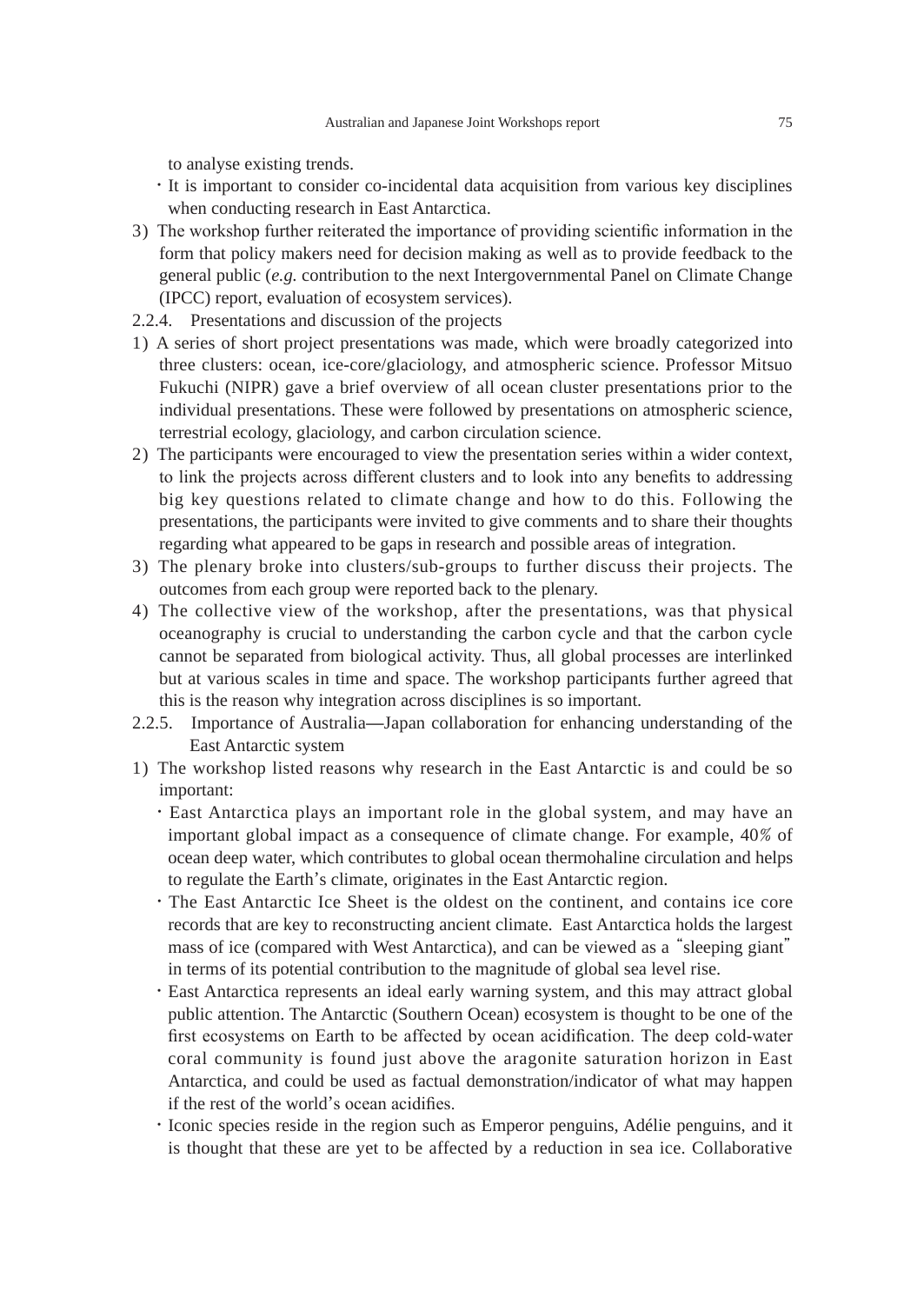monitoring of their population trends using Australian and Japanese extensive observation sites would provide an excellent means of testing hypotheses on the ecological effects of ice and changes in ice. Also, it will be an effective tool to raise public awareness. However, it was also noted that iconic does not necessarily mean useful, and the value of non-iconic species (*e.g.* mosses and plankton) should not be dismissed.

- 2) The workshop further noted that the long-term monitoring sites currently conducting comprehensive marine ecosystem observations (Palmer LTER, US AMLR) are all located in the Southeastern Pacific in the West Antarctic Peninsula region. Similar ecosystem monitoring sites are lacking in other areas of the Antarctic.
- 3) Environmental trends and rates of change differ between areas around the Antarctic continent. Data from East Antarctica are sparse, and this is the region where the workshop sees its importance in conducting science as listed in paragraph 2.2.3. To view Antarctica as an entire system, the workshop reiterated importance of acquiring such information from key regions of Antarctica.
- 4) Australia and Japan share a unique and important position within the Antarctic research community, by being the two major operators in the East Antarctic region, running permanent stations in the region, continuously collecting large amount of data, and conducting a series of large-scale snapshot ecosystem surveys in a region which encompass more than a quarter of the entire Antarctic coastline. The workshop agreed that further strengthening of Australian—Japanese cooperation/collaboration will provide a wealth of information for the whole Antarctic research community.
- 2.2.6. Project integration and priority projects
- 1) The workshop initiated a discussion how to coordinate cross-disciplinary integration to effectively address the key questions related to climate change, and agreed that having "focal points" of research would constitute a basis of project integration.
- 2) As an example, a question such as "what is happening in the pelagic system?" could be a focal point for an integrated study of climate change impact on important regional ecosystems. This recognizes the pelagic component (plankton, krill, and fish) as the "engine room" that drives the Antarctic marine ecosystem.
- 3) Ocean acidification could also be a focal point for the integration of various disciplines into a unified project involving participation by predator groups, physical oceanographers, biogeochemical groups, pelagic groups, benthic groups, and terrestrial groups among others.
- 4) In situ measurement and remote sensing projects will form the basis of assessments of environmental change and the impact of sea ice change/variability on high-latitude marine ecosystems. Coordinated monitoring of sea ice production rates within the Mertz Glacier and Cape Darnley polynyas using similar/identical instrumentation and techniques will provide a unique opportunity to monitor the comparative "behaviour" of two globally-significant sites of Antarctic Bottom Water formation from widelyseparated East Antarctic regions. In addition, coordinated monitoring of fast ice at Australian and Japanese bases will be carried out as part of the Antarctic Fast Ice Network (AFIN) program.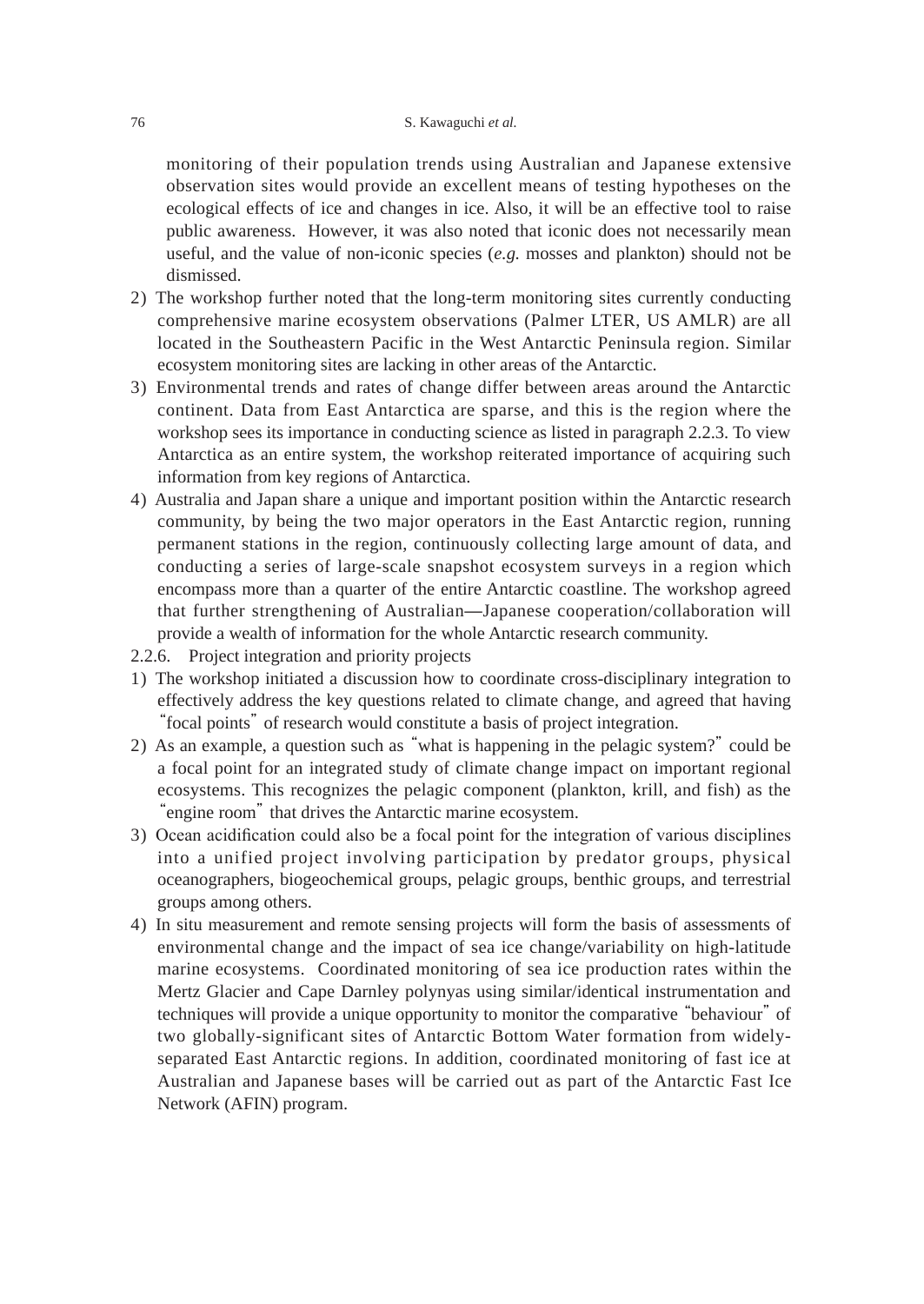#### *2.3. Gaps and capacity building*

#### 2.3.1. Gaps

- 1) The gaps in the expertise needed to address key questions on climate change are as follows:
	- ・*Cross cutting skills*: To serve cross-disciplinary needs for information (*e.g.* an oceanographer working on the scales relevant to those of biological activity).
	- ・*Research meteorologists*: Lack of research meteorologists, since weather conditions are the direct interface between marine/terrestrial ecosystem and lower-middle-upper atmospheric phenomena which operate in different scale in time and space. Changes in large-scale atmospheric circulation patterns are also driving environmental changes around Antarctica.
	- ・*Carbon chemists*: Antarctic science has limited engagement with carbon chemists. The high-latitude importance of carbon chemistry revolves around its role as a link between biology and physical oceanography.
	- ・*Experimental biology*: Projection of future ecosystem change requires modeling based on both improved information and a sound understanding of the biology and physiology of ecosystem components. Parameterization of ecosystem models outside the empirical range needs to rely on information from sound experimentation. Currently there is a limited amount of experimental information available for climate change research.
	- ・*Ecosystem modelers*: Such researchers are required to unite disparate data sets, highlight critical gaps in understanding of processes and develop frameworks for predicting possible scenarios for change.
	- ・*Sediment core palaeobiologists*: Research in this area is needed to extend the palaeoclimate record back to earlier periods.
- 2) The gaps in area and vertical range are as follows:
	- ・*Under ice*: Information on under-ice processes is still limited. This could be improved by the use of the latest technologies such as AUV (autonomous underwater vehicle), ROV (remotely operated vehicle), under-ice moorings, and under-ice trawling nets.
	- ・*Surface layer ecology*: The Southern Ocean surface layer is another area that is poorly understood. Freshwater discharge from continental ice sheets is increasing due to warming, and its impact on the surface layer ecosystem needs to be evaluated.
	- ・*Ecosystem modeling, ice sheet mass balance, upper atmosphere physics*: There is a general shortage of scientists specialized in these areas for which there is high demand.
- 2.3.2. Capacity building
- 1) The importance of engaging other nations with East Antarctic interests was stressed. Frameworks currently in operation include the Asian Forum for Polar Sciences (AFoPS) consisting of China, India, Japan, Korea, and Malaysia. Australia has also been working closely with Malaysia and Indonesia through bilateral arrangements. The bilateral arrangement between New Zealand and Italy in the Ross Sea region was also mentioned. Help increasing capacities of nations that are new to the Antarctic Treaty system and interested in East Antarctica leads to raised future allies for the both Australia and Japan and also increase resource capacity within the region (Paragraph 2.5).
- 2) Developing the next-generation of Antarctic scientists has been recognized as a high priority issue. There are already systems to encourage the next generations to become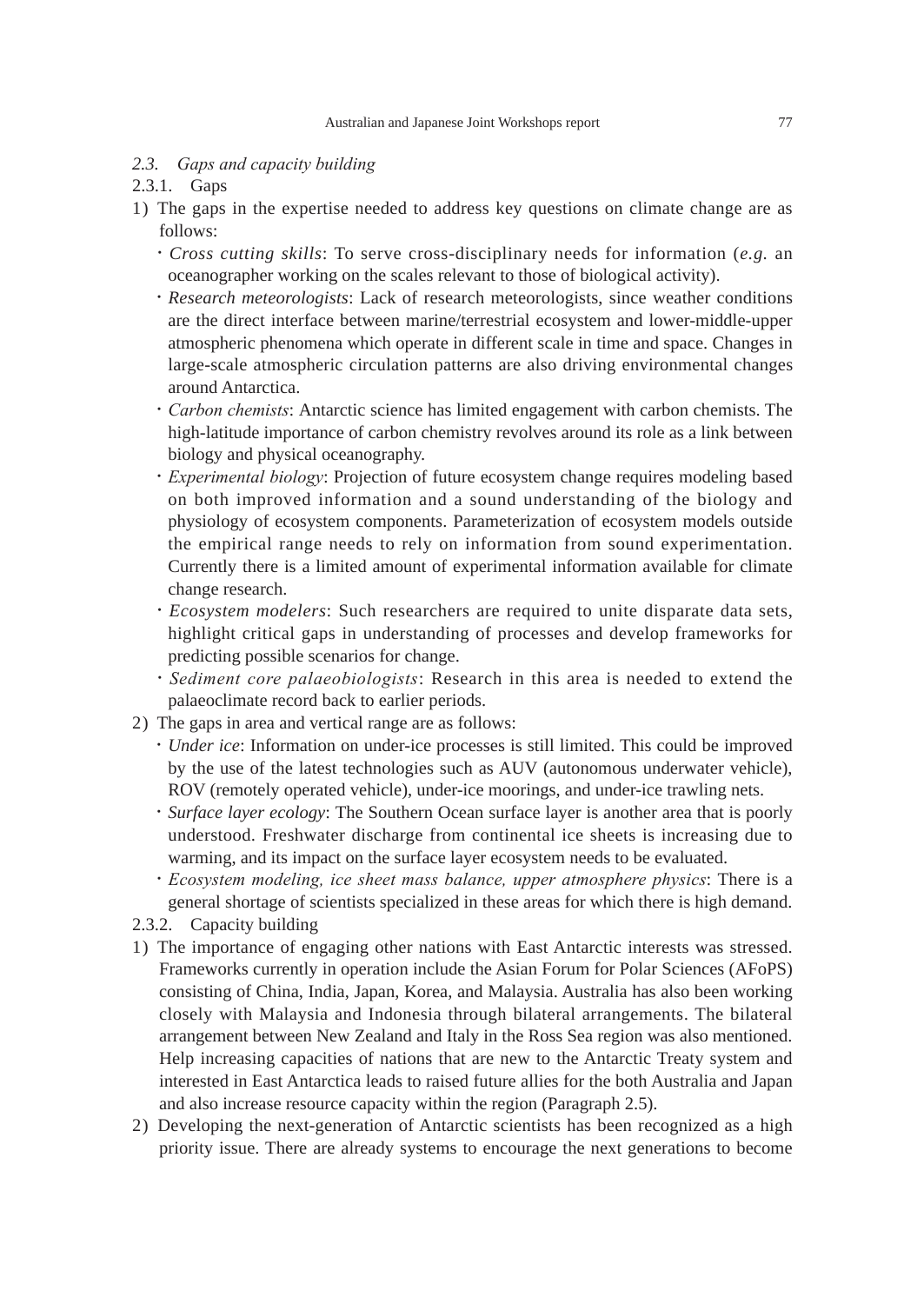involved in Antarctic science internationally, such as the International Antarctic Institute (IAI). However, the importance of establishing an active framework to directly encourage, teach and exchange students and young scientists between the two nations was suggested as a useful way forward.

### *2.4. Logistics*

- 2.4.1. Logistics and project flexibility
- 1) Australia: Science strategy is currently not fixed but there is a strong emphasis on climate change. The funding cycle, project assessment, and approval requires 2 years, although major projects with substantial logistic requirements need a 3-year lead time.
- 2) Japan: 2010 is the start of the Japanese Antarctic Research Project phase 8th. The projects and logistics for the first 3 years are already fixed, but not yet for the latter three years. The latter will be able to reflect the outcomes of the workshop and the discussions to follow the workshop.
- 2.4.2. Resource sharing
- 1) Professor Shiraishi introduced the outcomes of the East Antarctic Logistic Cooperation Workshop held in Shanghai in September 2008. The purpose of the Shanghai workshop was to share information on the logistic capacity of each national program with a view to identifying possible options for closer cooperative logistic arrangements and to develop a mechanism for working together in the future.
- 2) The workshop listed a number of possible resource sharing opportunities, and their benefits. The effective use of inter- and intra-continental flights including helicopters will enhance the capacity to efficiently transport personnel between bases and experimental sites. Coordination of helicopter operations with ships will further enhance the capacity to transport personnel to remote areas that are normally out of reach.
- 3) The use of the multi-beam system on the new *Shirase* will greatly contribute to extending the spatial coverage (between Syowa Station and Casey Station) where bathymetric information is extremely limited.
- 4) Where possible observations should be linked to international initiatives such as the Southern Ocean Observing System (SOOS), Southern Ocean Sentinel, and Integrating Climate and Ecosystem Dynamics in the Southern Ocean (ICED) to enable effective contributions to external organizations.
- 5) Agreeing on standard observation protocols and/or the development of standardized methods is essential for collecting standardized data.

# *2.5. Relations to international initiatives*

- 1) Summaries of the SOOS, Southern Ocean Sentinel, and ICED programs were presented by Drs. Graham Hosie and Dirk Welsford (AAD), and by Professor Tsuneo Odate (NIPR).
- 2) The workshop further noted that SOOS, Southern Ocean Sentinel, and ICED are just a part of many possible international relations/contributions. Working closely with nations operating actively within the neighbouring regions such as France, New Zealand, Italy, and Germany is important in further extending the area of experimental coverage. Helping develop the capacity of nations new to Antarctic operation is also important for raising future research capacity in the region (Paragraph 2.3.2).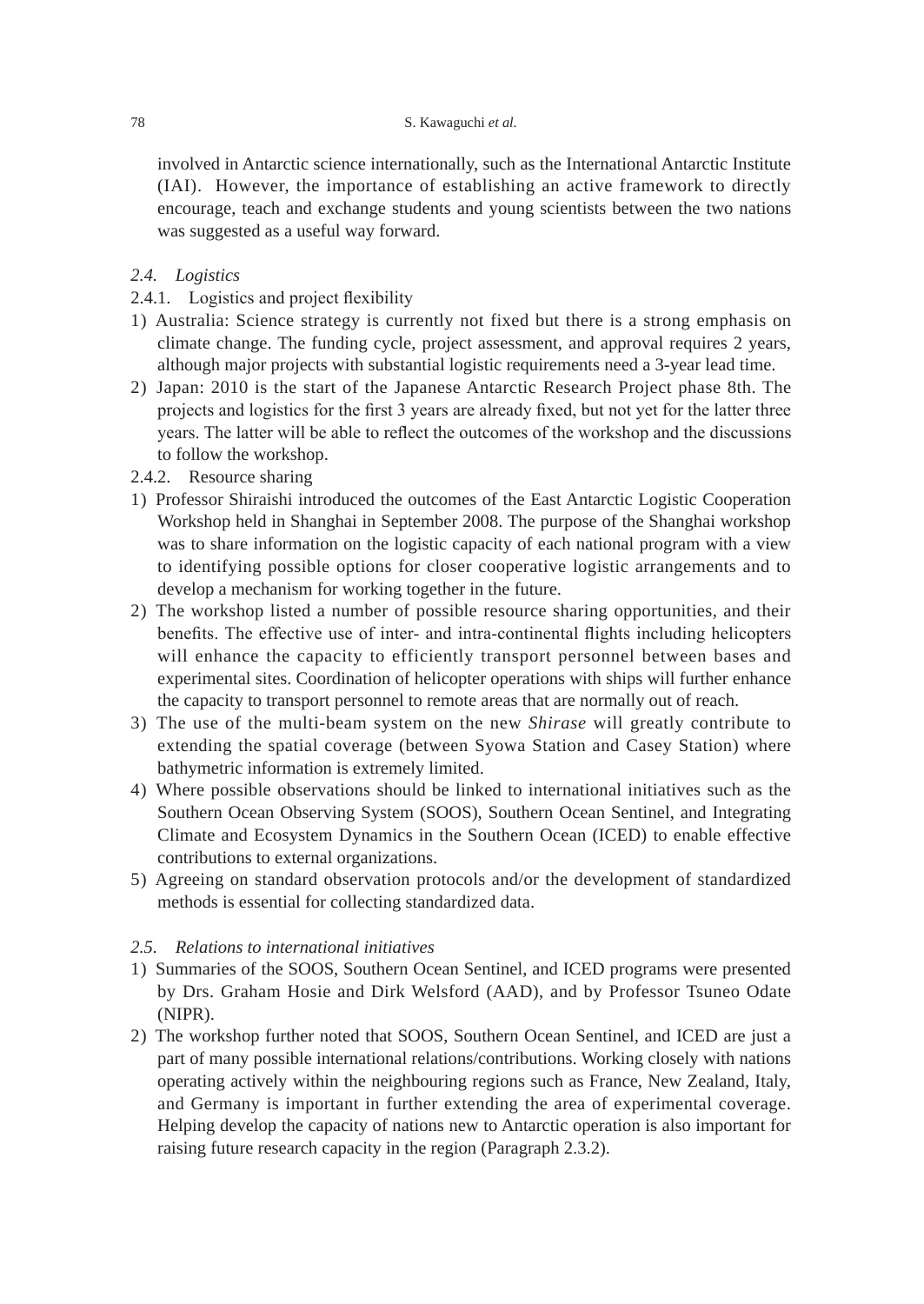# *2.6. Common interests and key questions*

- 1) The workshop agreed that five specific cross disciplinary questions would assist in focusing joint research on climate change:
	- ・What are the potential impacts?
	- ・What are the synergistic effects?
	- ・What parts of system are to be affected?
	- ・How will the ecosystem respond?
	- ・What are the consequences?
- 2) The workshop further agreed that the following key questions applied to climate change studies in Antarctica and the Southern Ocean:
	- ・How does change in East Antarctica compare with trends observed in West Antarctica?
	- ・How will change within Antarctica affect other systems on the globe?
	- ・How will physical changes affect ecological systems?
- 3) Furthermore, the workshop agreed on the importance of interdisciplinary science that:
	- ・addresses climate and ecosystem change within regions,
	- ・addresses within-region impacts which also impact the external system, and
	- ・helps to better understand the consequences of climate change, and to inform policy makers.

# *2.7. The roadmap*

- 1) The workshop agreed that possible collaborative projects could be categorized into the following two groups:
	- ・immediate projects, including historical data analysis or those that could be accommodated within existing approved projects, and
	- ・future projects, including major projects that have substantial logistic implications and those requiring 2–3 years of lead time before project execution.
- 2) The importance of developing roadmap and milestones to address "the common interests and key questions" was stressed. It was noted that the current workshop represents only the very beginning and is constrained by the time. A series of further interactions during the coming years is necessary to come up with an agreed roadmap. The importance of maintaining the momentum was stressed and reiterated.
- 2.7.1. A broad milestone in 5 years
- 1) The workshop recommended that, in 5 years time, the Australia—Japan collaboration should have:
	- ・established cohesive, targeted, cost effective collaborative research on climate change,
	- ・confirmed involvement of other nations in the East Antarctica collaborative framework,
	- ・established routine participation in the planning of science activities, and
	- ・developed an enhanced mechanism for data storage and exchange.

# *2.8. Closing of the workshop*

- 1) In closing the workshop, Dr. Kawaguchi thanked all the participants and the staffs of NIPR on behalf of the co-conveners for their helpful engagement and high level of input into the workshop.
- 2) Professor Fukuchi, on behalf of the participants, thanked Dr. Kawaguchi and Professor Watanabe for their leadership and enthusiasm throughout the workshop.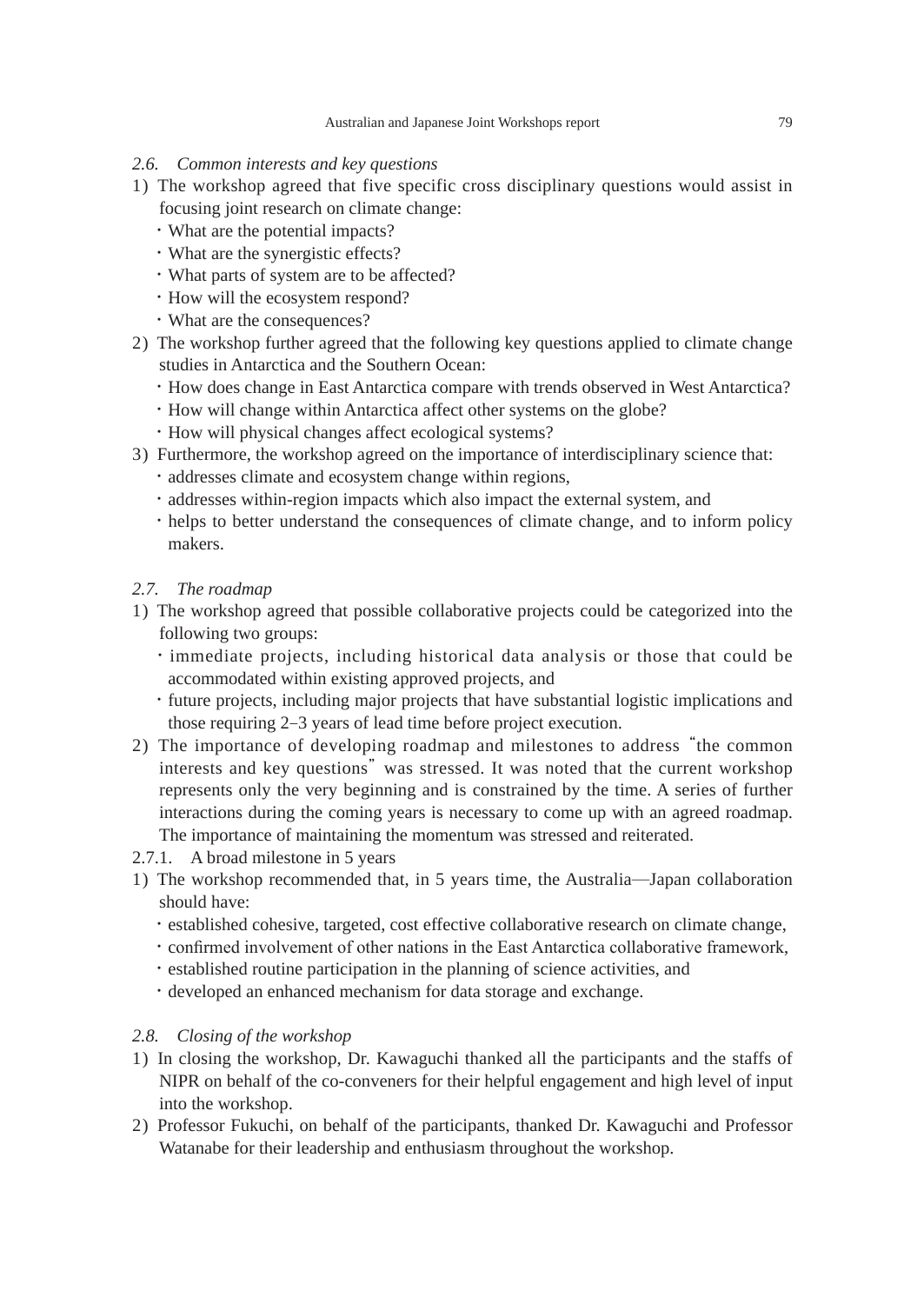*Table 1. List of participants in the first joint workshop (in alphabetical order).*

Antarctic Climate and Ecosystems Cooperative Research Centre (ACE-CRC)

The Commonwealth Scientific and Industrial Research Organisation (CSIRO)

Antarctic Climate and Ecosystems Cooperative Research Centre (ACE-CRC), CEO

Australian Antarctic Division (AAD), Representing AAD Chief Scientist at the WS

Australian Antarctic Division (AAD)

Australian Antarctic Division (AAD)

Australian Antarctic Division (AAD)

Australian Antarctic Division (AAD)

Australian Antarctic Division (AAD) Australian Antarctic Division (AAD)

Australian Antarctic Division (AAD)

#### **AUSTRALIA**

Hosie. Graham Kawaguchi, So (WS Co-Convener) Massom, Rob Meiners, Klaus Murphy, Damian Press, Tony Riddle, Martin Sokolov, Serguei Southwell, Colin van Ommen. Tas Welsford, Dirk

#### **JAPAN** Aoki, Shigeru

Fujii, Yoshiyuki

Fukuchi, Mitsuo

Hashida, Gen

Honda, Makio

Iida, Takahiro

Imura, Satoshi

Ishimatsu, Atsushi

Kurihara, Haruko

Moteki, Masato

Lindsay, Dhugal J.

Nakamura, Takuji

Nomura, Daiki

Odate, Tsuneo

Ohshima, Kay I.

Okamoto, Takuya

Ono, Yukitsugu

Sasaki, Hiroshi

Takahashi, Kunio

Tamura, Takeshi

Tanimura, Atsushi

Tsutsumi, Masaki

Watanabe, Shuichi

Watanabe, Yuki

Ushio, Shuki

Sato, Natsuo

Institute of Low Temperature Science, Hokkaido University (ILTS) National Institute of Polar Research (NIPR), Director-General Fukamachi, Yasushi Institute of Low Temperature Science, Hokkaido University (ILTS) National Institute of Polar Research (NIPR) National Institute of Polar Research (NIPR) Japan Agency for Marine-Earth Science and Technology (JAMSTEC) National Institute of Polar Research (NIPR) National Institute of Polar Research (NIPR) Ishimaru, Takashi (absent) Tokyo University of Marine Science and Technology (TUMSAT) Institute for East China Sea Research, Nagasaki University Kamiyama, Koukichi National Institute of Polar Research (NIPR) University of Ryukyus Japan Agency for Marine-Earth Science and Technology (JAMSTEC) Tokyo University of Marine Science and Technology (TUMSAT) National Institute of Polar Research (NIPR) Motoyama, Hideaki Motoyoshi, Youichi National Institute of Polar Research (NIPR), Vice Director-General National Institute of Polar Research (NIPR) National Institute of Polar Research (NIPR) National Institute of Polar Research (NIPR) Institute of Low Temperature Science, Hokkaido University (ILTS) National Institute of Polar Research (NIPR) Ministry of Education, Culture, Sports, Science and Technology Faculty of Science and Engineering, Ishinomaki Senshu University National Institute of Polar Research (NIPR), Vice Director-General Shiraishi, Kazuyuki National Institute of Polar Research (NIPR), Vice Director-General Takahashi, Akinori National Institute of Polar Research (NIPR) National Institute of Polar Research (NIPR) Institute of Low Temperature Science, Hokkaido University (ILTS) Mie University National Institute of Polar Research (NIPR) National Institute of Polar Research (NIPR) Watanabe, Kentaro National Institute of Polar Research (NIPR) (WS Co-Convener) Japan Agency for Marine-Earth Science and Technology (JAMSTEC) National Institute of Polar Research (NIPR) Yamanouchi, Takashi National Institute of Polar Research (NIPR)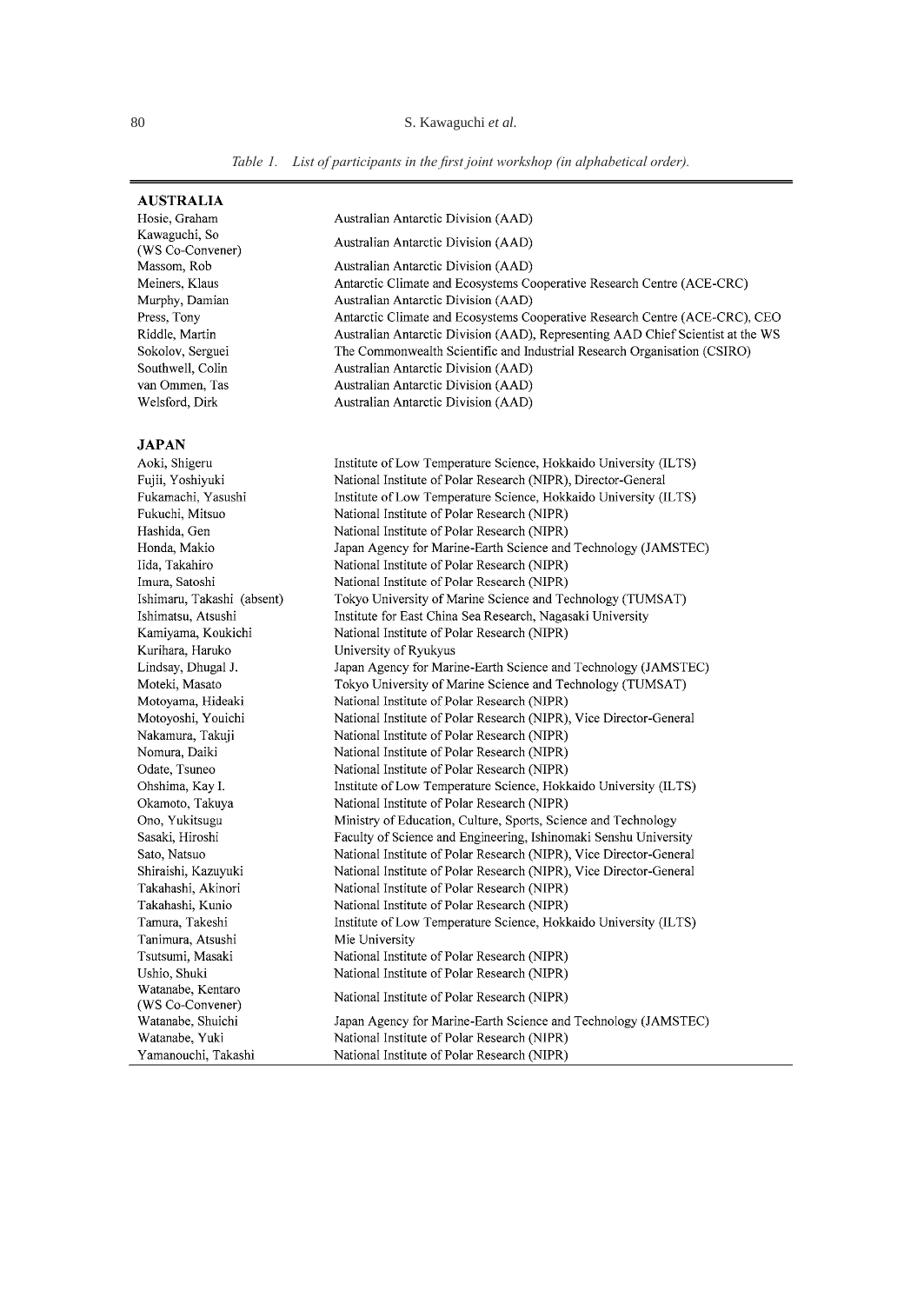### **3. 2nd joint workshop**

# **Report on the 2nd Joint Australia ─ Japan Workshop: "Australia ─ Japan Collaboration in Antarctic Science: 2nd Phase"** (Co-conveners: So Kawaguchi and Yoichi Motoyoshi)

(Dec. 1, 2012, National Institute of Polar Research (NIPR), Tokyo, Japan)

- *3.1. Opening of the workshop*
- 1) The 2nd Joint Australia—Japan Workshop on Antarctic Science was held on December 1, 2012 at the National Institute of Polar Research, Tokyo, Japan. The workshop was coconvened by Dr. So Kawaguchi (AAD) and Professor Yoichi Motoyoshi (NIPR). Local arrangements were coordinated by NIPR.
- 2) Professor Motoyoshi opened the workshop and welcomed the 45 participants (9 from Australia (including those remotely participating via Skype), 22 from Japan, and 1 from SCAR as an observer; full list of participants is given at the end of this report).
- 3) The opening addresses were made by Professor Kazuyuki Shiraishi, NIPR Director-General, and Dr. Nick Gales, AAD Chief Scientist. Both reiterated the long history of successful research collaborations between Australia and Japan in Antarctic ecosystem studies starting in 1911 when Professor Edgeworth David provided support to Lt. Nobu Shirase in Sydney. It was further noted that the workshop would provide a basis for coordination between the two nations and across disciplines to maximise efficiency in scientific operations.
- 4) The workshop revised the provisional agenda and agreed to include a short presentation by Professor Fukuchi.
- 5) The report was jointly prepared by Dr. Kawaguchi and Professor Motoyoshi.

### *3.2. Background and purpose of the workshop*

- 1) Informal group discussions were held by each discipline (Nov. 26–29, 2012) prior to the formal workshop in order to review and develop plans for future collaboration. Group discussions reviewed the status of the collaboration within each discipline, identified the gaps and areas of priority for future collaboration in-principle, and developed plans for the 2nd phase collaborations. Outcomes of the discussion from each discipline were summarised in an agreed report format, and were circulated to the workshop participants prior to the start of the one-day formal workshop.
- 2) A discussion during the one-day formal workshop was held based on these project proposals. Dr. Kawaguchi explained that the purpose and the expected outcomes of the workshop were to initiate discussion for the 2nd phase collaboration, and to produce an agreed report that would provide options for collaboration and that could then be considered by each government regarding their feasibility and relative priority.
- 3) Professor Fukuchi mentioned in his presentation that good science leads to good policy, and stressed the benefit of bilateral collaboration to both countries, which he explained using the phrase "1 plus 1 must equal more than 2".
- 4) Professor Motoyoshi from Japan and Dr. Gales from Australia gave an overview of each nation's strategy for Antarctic science, government goals, funding cycles, and project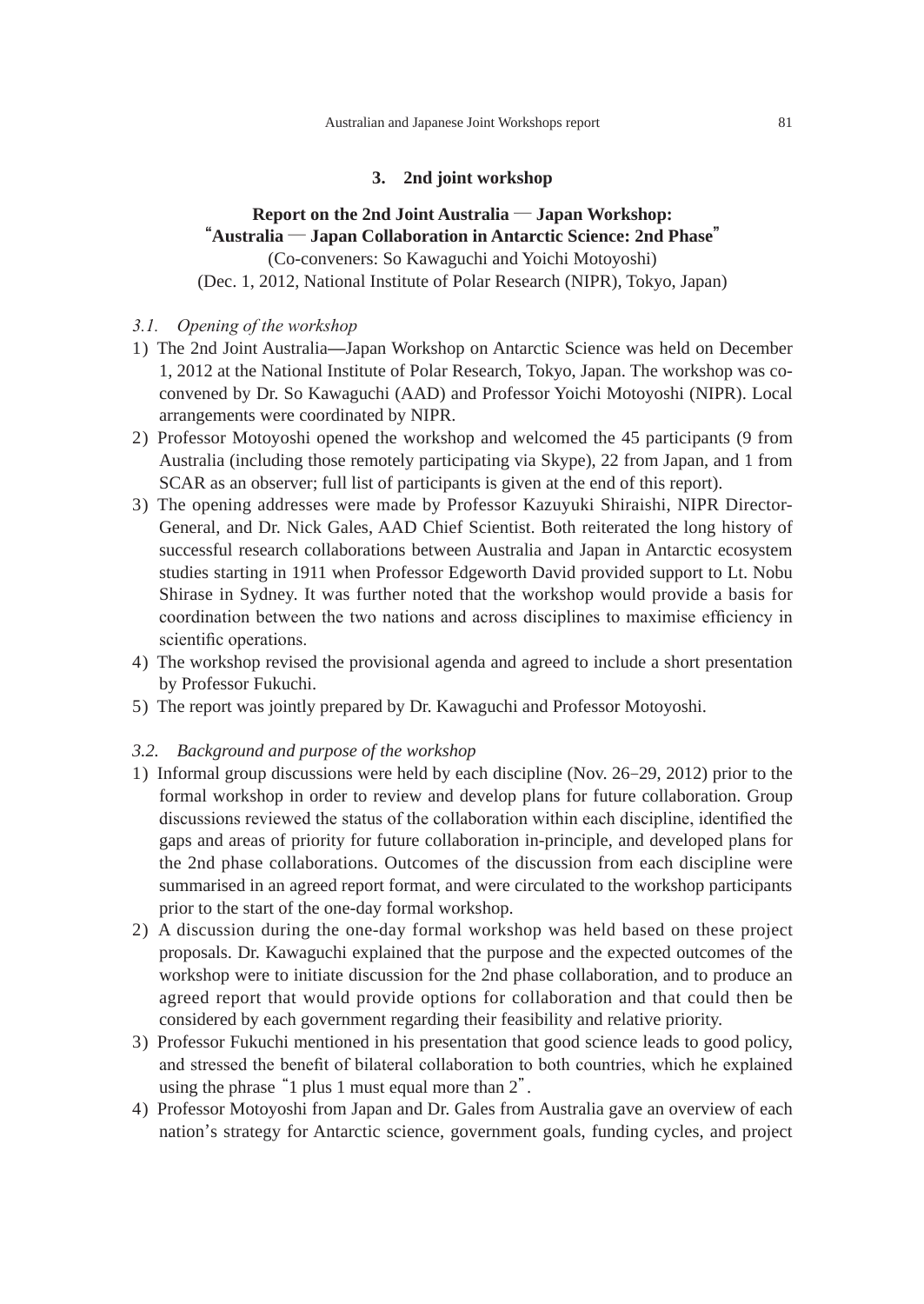approval systems to set the scene for the workshop.

- 5) Professor Motoyoshi explained the framework of the Japanese Antarctic Research Expedition (JARE), the objectives of the ongoing phase 8th plan, and the program expected in the future phase 9th plan (2016–). This future program is entitled "Antarctic Highland ─ Frontiers of Earth and Planetary Science" and will be conducted at a new research station in the deep interior of the Antarctic continent. The disciplines to be studied include glaciology, atmospheric sciences, aurora observations, astronomical observations, biology, and geology.
- 6) Dr. Gales explained Australian Antarctic Science, government goals, research directions, the structure of the National Antarctic Program (institutions, their roles, and relations), areas of science undertaken, project assessment process, areas of interests, *etc*. He further summarised the system for the assessment and approval of Australian Antarctic scientific proposals.
- 7) In his presentation Dr. Gales stressed that the Australia—Japan collaboration must:
	- ・aim for the best science,
	- ・explore the efficient use of ship time especially in marine science under limited resources by integrating physical and biological campaigns, program streams, and deliver more than one component, and
	- ・consider regional campaign of involving multiple integrated projects.

### *3.3. Discussion outcomes*

 Principal investigators (PIs) from each discipline presented the discussion outcomes from their group meetings based on the submitted reports. These presentations were followed by broad-ranging discussions. For the purpose of this report the discussions were categorised into marine science, off-station research, and on-station research.

- 3.3.1. Marine science (Southern Ocean ecosystems and modelling, sea ice and physical oceanography)
- 1) Australia and Japan have a history of successful past and ongoing marine science projects. During the 2nd phase collaboration, listing and clarifying all initiatives occurring in the area, and linking ecosystem and physical observing systems are expected to lead to a better coordination.
- 2) The workshop stressed that future Australia—Japan collaboration must be considered within the international context; *e.g.* interactions with SOOS, ICED Sentinel, and the Council of Managers of National Antarctic Programs (COMNAP), and increased momentum in relations to the activities of China, India, Russia, and the USA in the Prydz Bay area; French activities in the Kerguelen area; and the activities of the USA, New Zealand, and Korean in east margin of the sector.
- 3) The workshop highlighted various forms of collaboration and stressed that collaboration/ coordination must not be opportunity-driven but must have a clear scientific advantage. For example, the collaboration could be area-based (working at the same site) or systems-based (working in different areas to collect similar information), involve personnel or instrument exchange, offering/mounting sensors on collaborators' boats and underwater vehicles, the synthesis of existing data or development of technological capability. The importance of equipment standardisation was also stressed.
- 4) As a first step toward coordination among nations and disciplines to maximise the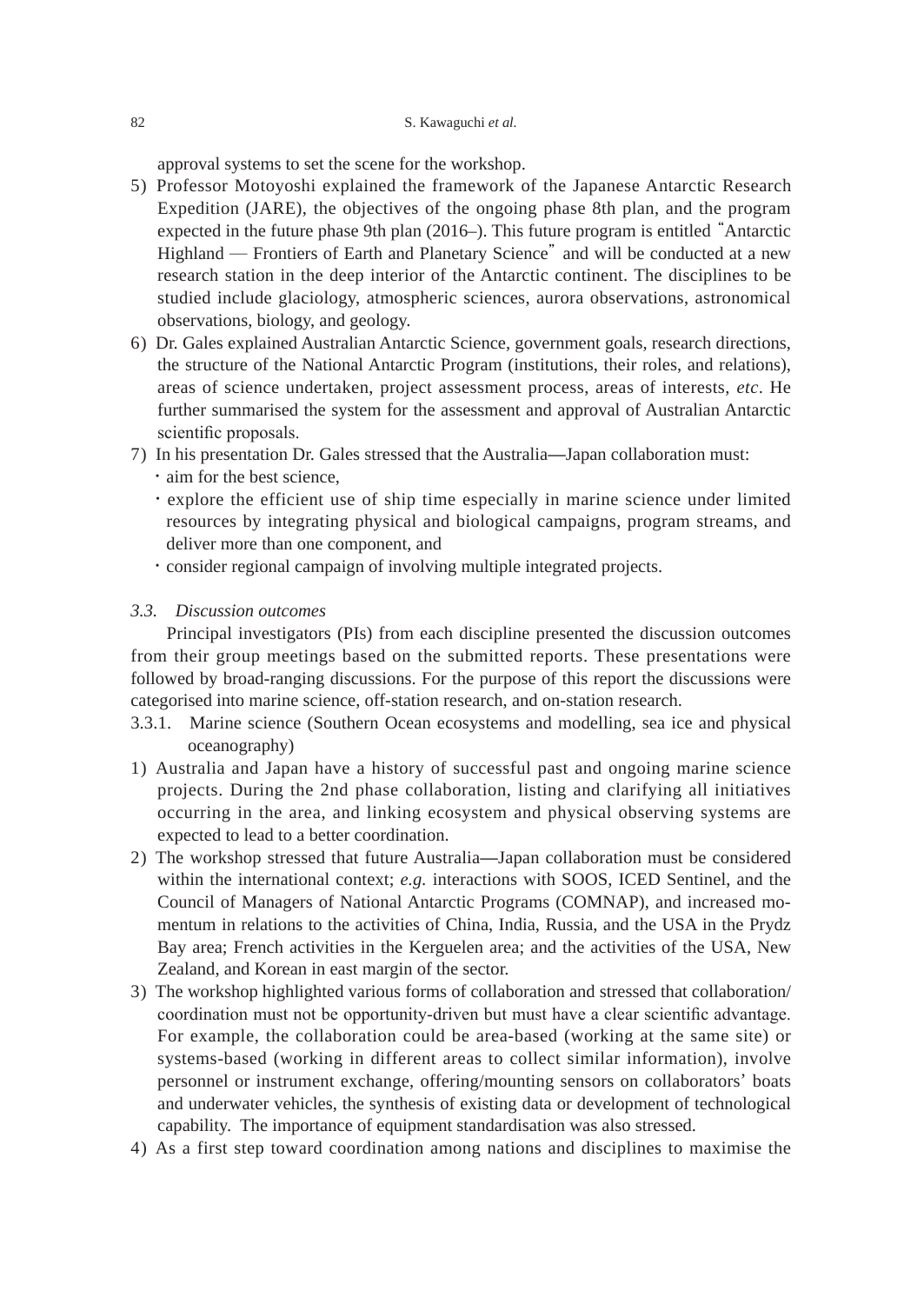efficiency of science operations, the workshop attempted to map out the overall science activities expected through the Australia—Japan collaboration. The timings of major activities, ship time, and major logistical requirements for each proposed project were considered vital information for the development of work plans. These work plans need to be presented in a standardised way for the workshop to explore where opportunities for integration and collaboration exist.

- 5) The workshop realised the reports, including proposed projects assembled during the informal discussions, varied in format and level of information detailed between projects and disciplines, and there was a need to standardise the information across projects. Consequently, the workshop agreed to form a small working group to review all projects and come up with synergies by displaying the range of work planned, thereby helping identify where future opportunities lie.
- 6) Dr. Andrew Constable (AAD) agreed to facilitate this small working group by assembling key individuals from each discipline from both countries, and to provide a standard format of the project description, which all projects proposals need to follow when submitting to the small group for review.
- 7) The workshop agreed to the following terms of reference for the small working group for the Australia—Japan workshop.
	- i ) Review physical/biological/chemical observing systems in East Antarctica in terms of the following:
		- ・current level of 'maturity' of each project (*e.g.* in planning, early implementation, ongoing),
		- ・spatial extent and timing of each project,
		- ・general activities,
		- ・map out planned and possible coincident measurements (*e.g.* satellite, underway sampling, station sampling),
		- ・vessels/nations/PIs involved,
		- ・how area dependent are they? Fixed or flexible in time and space? and
		- ・input into larger programs (*e.g.* SOOS, ICED).
	- ii ) Produce a map to represent these observing systems.
	- iii) Explore which projects would benefit from joint operations in the future and how and when those joint operations may be coordinated.
	- iv) Explore which projects would benefit from either:
		- ・integration with other projects to form one multi-disciplinary project or
		- ・shared resources, *e.g.* run multiple projects on one voyage.
	- v) Explore the degree to which projects can be aligned to normal annual operations, *e.g.* regular transects between ports and stations.
	- vi) Provide information that will be useful for discussion at the SOOS workshop in China in May 2013 and COMNAP meeting in July 2013.
- 3.3.2. Off-Station research

*Glaciology*

 Ice coring and their analyses are primarily being done in an international framework, *e.g.* International Partnerships in Ice Core Sciences (IPICS). The main resource required is computer time using super computers at national facilities such as Japan Agency for Marine-Earth Science and Technology (JAMSTEC). The research community will benefit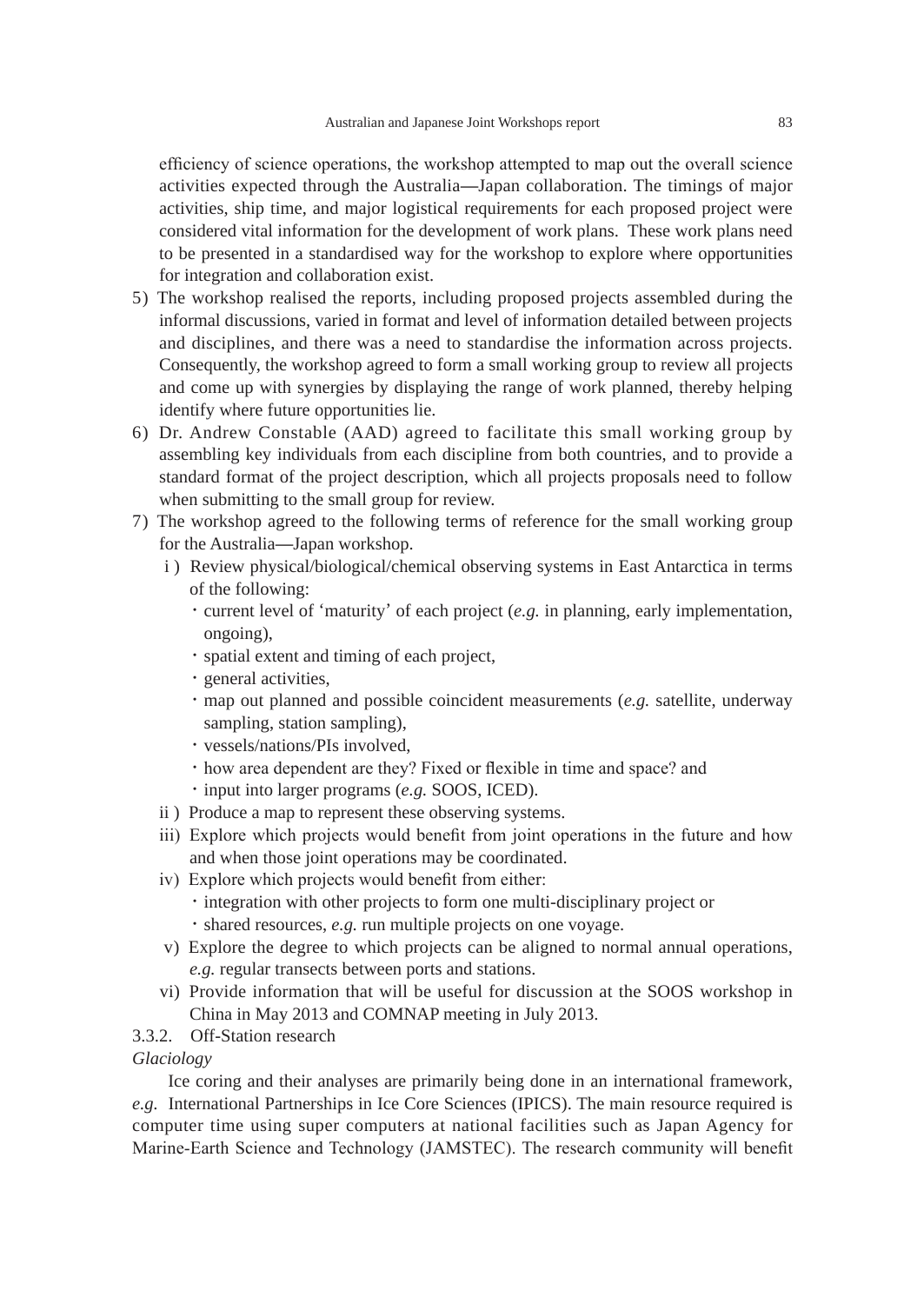from formalising such use of more computer time and human resources.

*Geoscience*

- 1) An idea of developing a comprehensive field campaign program in Enderby Land and the adjacent continental shelf was proposed by the geoscience group. The workshop noted that such region-based campaign style multi-disciplinary and multi-national collaboration may need support from other disciplines for an area oriented campaign. Therefore there is a need to gauge interest from other disciplines, including possibility for a ship-based program off Enderby Land. The first step should be seeking a round of expressions of interest for an Enderby Land campaign.
- 2) The workshop further noted other nation's movements/initiatives that may relate to possible Enderby Land campaigns, which were:
	- ・information on the recently launched new South African research vessel *Agulhas II*,
	- ・the Indian initiative of an idea for Gondwana research consortium,
	- ・the following new SCAR Scientific Research programs (commencing January 1, 2013):
		- ・Solid Earth Response and influence on Cryosphere Evolution (SERCE; http://www. scar.org/researchgroups/progplanning/#SERCE), *e.g.* geology-ice sheet interaction
		- ・Antarctic Threshold Ecosystem Resilience and Adaptations (AnT-ERA; http://www. scar.org/researchgroups/progplanning/#AntETR)
		- ・State of the Antarctic Ecosystem (AntEco; http://www.scar.org/researchgroups/ progplanning/#AntEco), and
	- ・the German ice breaker *Polarstern* to be based at Cape Town.
- 3) The workshop also noted that the comparison between terrestrial, near-shore, and lacustrine sediment cores/sampling and ice core investigations could potentially form an excellent cross-disciplinary project (*e.g.* palaeoclimate and ice dynamics of the ice sheet margin).
- 4) High-resolution bathymetry and seabed morphology would be useful for oceanography, sea-ice science, and benthic ecosystem studies, and could also potentially form a broadbased and mutually beneficial collaboration.
- 3.3.3. On-station research (atmospheric science)

 Research into observations and modelling of the boundary layer, *i.e.* air-sea interaction, is extremely important for linking the marine and atmospheric sciences to enhance climate change science. This is currently a major gap in this research field and there is an urgent need to draw in scientists specialising in this area.

- 3.3.4. General points
- 1) The workshop re-iterated the key role of the ACE-CRC in Antarctic climate change science in Australia and expressed its serious concern regarding the possible impacts of the cessation of the ACE-CRC in 2014.
- 2) The education and training of young scientists is extremely important for successful collaborations to continue into the future. Effective interaction with initiatives such as the IAI and the Association of Polar Early Career Scientists (APECS) will attract new students to Antarctic science and encourage them to become the next generation of polar scientists. The use of marine stations and training ships is not only an excellent outreach tool but also provides excellent opportunities for testing new instruments and techniques.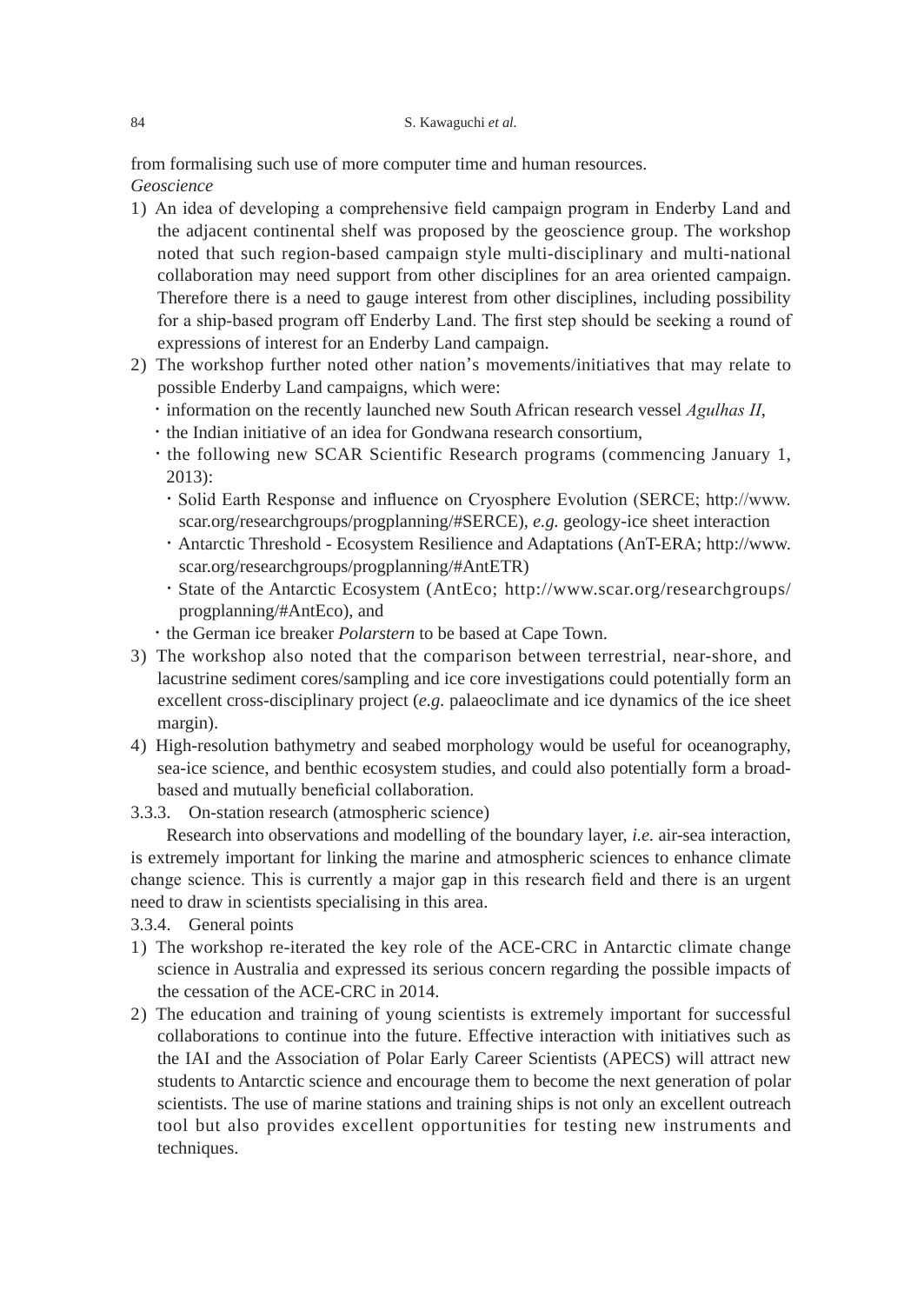*Table 2. List of participants in the second joint workshop.*

| <b>AUSTRALIA</b>                                      |                                                                                                         |
|-------------------------------------------------------|---------------------------------------------------------------------------------------------------------|
| Alexander, Simon                                      | Australian Antarctic Division (AAD)                                                                     |
| Carson, Chris                                         | Program Leader, Antarctic Geoscience                                                                    |
| Constable, Andrew<br>(Through Skype in the afternoon) | Australian Antarctic Division (AAD)                                                                     |
| Corney, Stuart                                        | Antarctic Climate and Ecosystems Cooperative Research Centre (ACE-CRC)                                  |
| Gales, Nick                                           | Australian Antarctic Division (AAD), Chief Scientist, Austrilian Antarctic Program                      |
| Kawaguchi, So<br>(WS Co-Convener)                     | Australian Antarctic Division (AAD)                                                                     |
| Massom, Rob                                           | Australian Antarctic Division (AAD)                                                                     |
| Melbourne-Thomas, Jessica                             | Antarctic Climate and Ecosystems Cooperative Research Centre (ACE-CRC)                                  |
| Rintoul, Steve                                        | The Commonwealth Scientific and Industrial Research Organisation (CSIRO)                                |
| <b>JAPAN</b>                                          |                                                                                                         |
| Abe, Koichi                                           | National Institute of Polar Research (NIPR)                                                             |
| Aoki, Shigeru                                         | Institute of Low Temperature Science, Hokkaido University (ILTS)                                        |
| Ejiri, Mitsumu                                        | National Institute of Polar Research (NIPR)                                                             |
| Fukuchi, Mitsuo                                       | National Institute of Polar Research (NIPR)                                                             |
| Hattori, Hiroshi                                      | Tokai University                                                                                        |
| Iida, Takahiro                                        | National Institute of Polar Research (NIPR)                                                             |
| Kanda, Jota                                           | Tokyo University of Marine Science and Technology (TUMSAT)                                              |
| Kawamura, Kenji                                       | National Institute of Polar Research (NIPR)                                                             |
| Kitade, Yujiro                                        | Tokyo University of Marine Science and Technology (TUMSAT)                                              |
| Moteki, Masato                                        | Tokyo University of Marine Science and Technology (TUMSAT)                                              |
| Motoyoshi, Yoichi<br>(WS Co-Convener)                 | National Institute of Polar Research (NIPR), Vice Director-General                                      |
| Nakamura, Takuji                                      | National Institute of Polar Research (NIPR), Vice Director-General                                      |
| Odate, Tsuneo                                         | National Institute of Polar Research (NIPR)                                                             |
| Ojima, Motoha                                         | National Institute of Polar Research (NIPR), The Graduate University for Advanced<br>Studies (Sokendai) |
| Shiraishi, Kazuyuki                                   | National Institute of Polar Research (NIPR), Director-General                                           |
| Takahashi, Kunio                                      | National Institute of Polar Research (NIPR)                                                             |
| Takasawa, Nobue                                       | Tokyo University of Marine Science and Technology (TUMSAT)                                              |
| Tanimura, Atsushi                                     | National Institute of Polar Research (NIPR)                                                             |
| Tsutsumi, Masaki                                      | National Institute of Polar Research (NIPR)                                                             |
| Ushio, Shuki                                          | National Institute of Polar Research (NIPR)                                                             |
| Watanabe, Shuichi                                     | Japan Agency for Marine-Earth Science and Technology (JAMSTEC)                                          |
| Yamanouchi, Takashi                                   | National Institute of Polar Research (NIPR), Vice Director-General                                      |
|                                                       |                                                                                                         |

# SCIENTIFIC COMMITTEE OF ANTARCTIC RESEARCH (SCAR) Observer

| ---- | $-0.05$              |
|------|----------------------|
| HO.  | Officer of SCAR Life |
| чан. | Sciences             |
|      | :hiet                |
|      |                      |
|      |                      |

# *3.4. Next workshop*

- 1) The workshop discussed the timing of the next workshop. It was decided that holding the next workshop in two years time was appropriate. This timing fits in well with the start of the JARE planning process in 2 years time and the next round of project applications for the Australian Antarctic Science process, which opens in mid-2013 (the outcome being notified in late 2013 to early 2014).
- 2) Dr. Gales announced that Australia is willing to host the 3rd Australia—Japan Joint Workshop in 2014/2015. The exact dates are to be announced in the future.

### *3.5. Closing of the workshop*

1) In closing the workshop, Dr. Kawaguchi, on behalf of the co-conveners thanked all the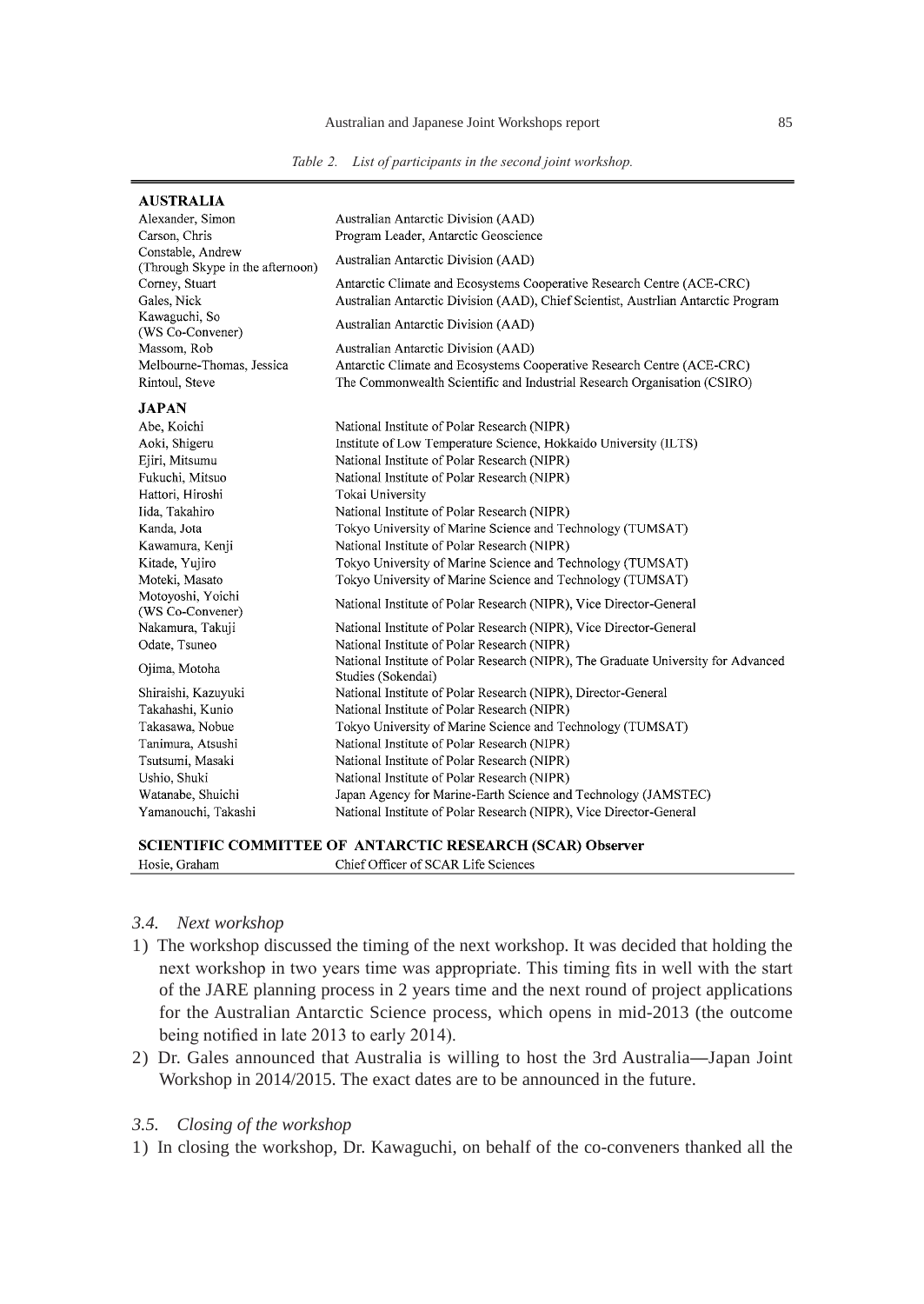

*Fig. 1. Structure of the JST*—*DIISR project.*

participants and the staff of NIPR for their helpful engagement and high level of input into the workshop.

2) Professor Shiraishi, on behalf of the participants, thanked Dr. Kawaguchi and Professor Motoyoshi for their leadership and enthusiasm throughout the workshop.

# **4. Achievement of a bilateral program by JST─DIISR undertaken between the two workshops**

 During the period between the two above mentioned Australia—Japan joint workshops, 2 years of intensive joint study on marine ecosystem was undertaken through the Japan Science and Technology Agency (JST)—Department of Innovation, Industry, Science and Research (DIISR) funded project "Establishing a Benchmark to Assess Climate Change Impact in the Eastern Antarctic Marine System" (co-project leaders: Tony Press and Mitsuo Fukuchi). The structure of the project is shown in Fig. 1. The project held three major workshops (the physical group workshop, the ecosystem group workshop and the final joint workshop) and a series of progress meetings and small workshops. Intensive data analyses were carried out by scientists in both countries including usage of teleconference system. A common database on zooplankton, krill, and other components of the ecosystem (including physical parameters) was created, and pursued analyses of trends and decadal change.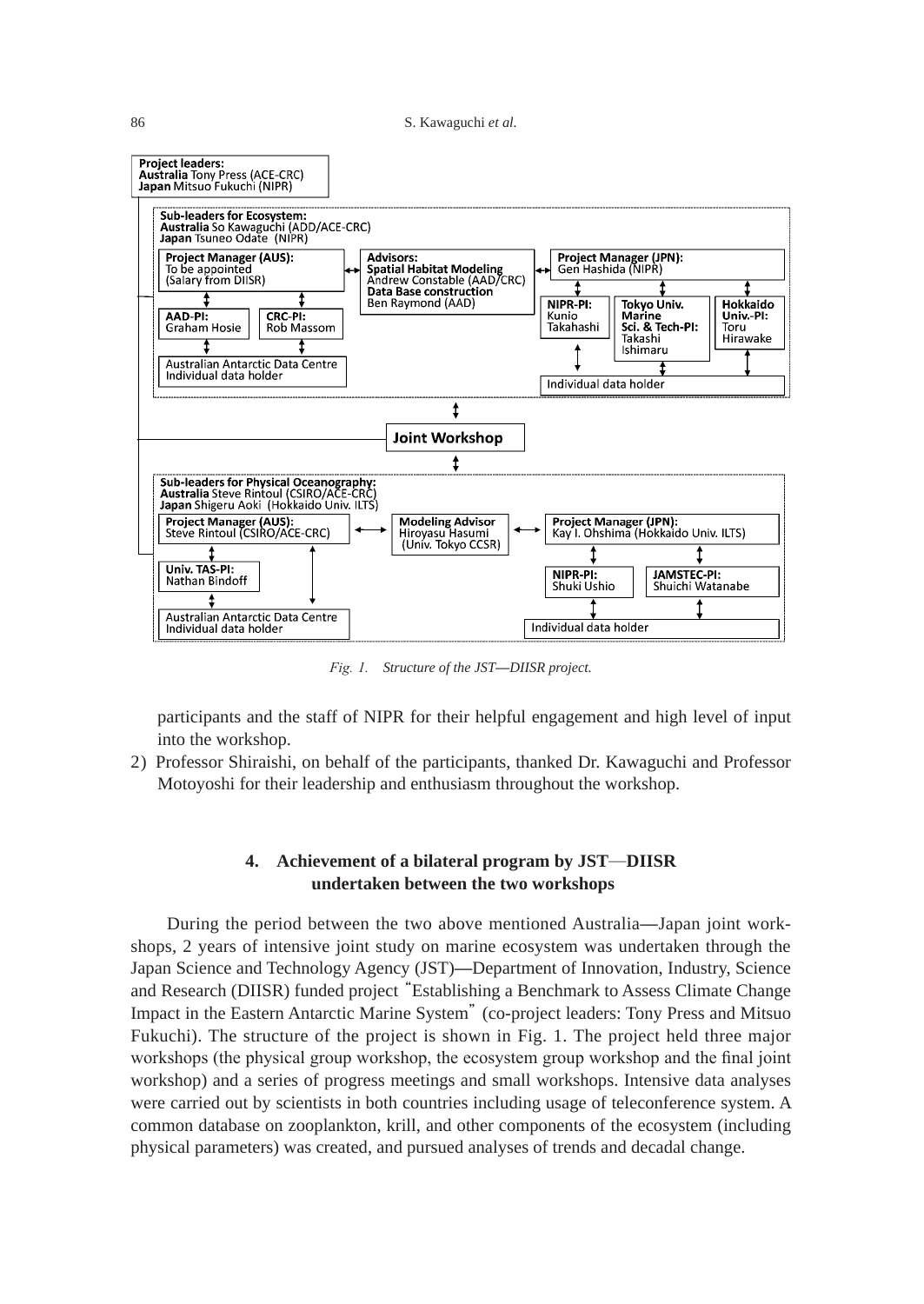Through these workshops and meetings, the project sought to identify gaps in the existing observation networks and made a series of recommendations for future collaborative research to address climate change issues in the Indian Ocean sector of the Antarctic Ocean. The project produced a comprehensive database on the pelagic ecosystem, and some of the results from this project have already been published in international journals. Further analyses are to be published as a "theme collection" of papers in the international journal "*PLoS One*".

*4.1. Goals of the project* "*Establishing a Benchmark to Assess Climate Change Impact in the Eastern Antarctic Marine System*"

The following are the four goals of the project:

- ・to create a comprehensive database on key ecosystem components of the Indian Sector of the Antarctic Ocean,
- ・to showcase changes of the zooplankton assemblages and distributions in relation to changes in the ocean frontal structure,
- ・to establish a benchmark to assess climate change impact in the eastern Antarctic marine system, and
- ・to provide improved physical parameter for modeling.

### *4.2. Project achievement*

The following are the achievement of the project:

- ・The project established a comprehensive database, currently held at the Australian Antarctic Data Centre, on the key ecosystem components of the Indian Sector of the Antarctic Ocean.
- ・The project provided the foundation for benchmark analysis of the Indian Ocean ecosystem in an accessible form.
- ・A series of databases constructed were further extended to make connections between biological and ice core proxies, succeeding in bringing together scientists from various disciplines and to relate observed signals.
- ・A number of changes and trends were detected and demonstrated in relation to changes in the ocean system. The project provided improved physical parameters for modelling physical oceanography in order to detect and attribute these to climate change.
- ・The project identified gaps in past data and provided a number of recommendations for future observation and monitoring.
- ・The project provided opportunities to develop hypotheses and questions for future research.

### *4.3. Recommendations: Observation and data collection*

The following are the recommendations of the final joint workshop of the project:

- ・The project established a comprehensive database of the key ecosystem components of the Indian Sector of the Antarctic Ocean in an accessible form and to provide a foundation to undertake benchmark analysis of the Indian Ocean ecosystem. The database created through this project needs to be kept updated into the future. Establishing a standard format for other Antarctic databases is also needed.
- ・Currently surveyed areas A (off Syowa Station), B (Prydz Bay—Kerguelen Plateau), and C (off Dumont d'Urville Station), as well as the transects along  $110^{\circ}E$  and  $150^{\circ}E$ , were